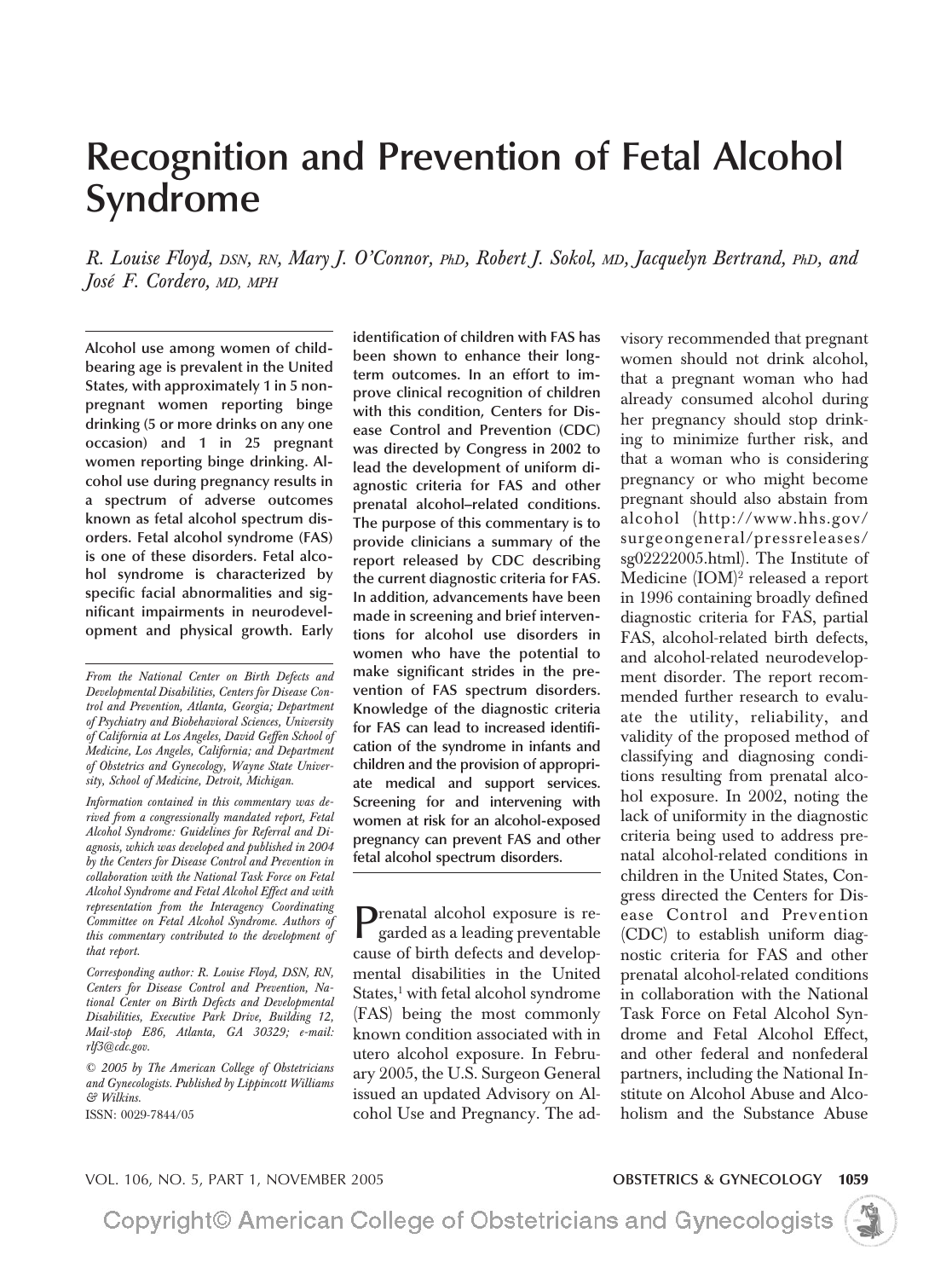and Mental Health Services Administration. A scientific working group comprising medical and behavioral experts in the field of fetal alcohol syndrome was convened to assist and guide the development of the diagnostic guidelines. In July 2004, CDC released a report containing diagnostic criteria for FAS, as well as recommendations for prevention of alcohol-exposed pregnancies.3 There is currently a general consensus that prenatal alcohol exposure results in a wide range of adverse effects that, taken as a whole, have been called *fetal alcohol spectrum disorders*. <sup>4</sup> The CDC-published report, "Fetal Alcohol Syndrome: Guidelines for Referral and Diagnosis," endorsed by The American College of Obstetricians and Gynecologists (ACOG) and the American Academy of Pediatrics (AAP), acknowledged the lack of scientific evidence available at that time to support specific diagnostic criteria for prenatal alcohol-related conditions beyond FAS and the need to continue to build the scientific evidence needed to assign diagnostic criteria to other prenatal alcoholrelated conditions such as alcoholrelated neurodevelopment disorder. The purpose of this Current Commentary is to summarize briefly the FAS diagnostic criteria contained in the mandated report and the recommended current best practices for identifying and intervening with women at risk for an alcohol-exposed pregnancy.

### **RECOGNITION OF FETAL ALCOHOL SYNDROME**

The defining characteristics outlined in the expert report released by CDC include those summarized in the box "Brief Outline of Diagnostic Criteria for Fetal Alcohol Syndrome." The full report describing the scientific evidence supporting the selection of the characteristics and accompanying measurements that constitute the clinical thresholds for diagnosis can be found at http://www.cdc.gov/ ncbddd/fas/documents/fas\_guidelines\_accessible.pdf.

Evidence supports the need for early recognition of FAS to reduce the secondary conditions that often accompany maturation. They include school failure, difficulties with peers, conduct problems, and mental health disorders.<sup>5</sup> Recognition of FAS is made difficult in the newborn period because the pattern of facial dysmorphia characterizing the condition can be subtle,

*Therefore, identifying women who are at high risk for an alcohol-exposed pregnancy and intervening with them before conception is an essential strategy for preventing alcohol-exposed pregnancies.*

and the associated central nervous system deficits might not be clearly manifested. However, under-recognition of FAS has been reported in infants born to women known to have abused alcohol during pregnancy when the findings of physician examiners familiar with the condition were compared with the findings of the infants' primary physicians. Reasons cited for under-recognition of FAS in infants include inadequate knowledge of the mother's prenatal drinking patterns and the examining physicians' lack of comfort and experience with the disorder.6 Prevalence

rates can vary greatly depending on the methods used for case identification, the geographic area, and the racial and ethnic characteristics of the population. For example, one CDC study reported prevalence rates ranging from 0.3 to 1.5 per 1,000 live births in the states of Arizona, Colorado, New York, and Alaska, with highest rates occurring in American Indian and Alaskan Natives and African Americans.<sup>7</sup> Another report combining studies using a variety of methodologies reported a prevalence rate of 0.5– 2.0 cases per 1,000 live births.8 Some practitioners rarely encounter a case of FAS. Knowledge of the most salient clinical characteristics of the condition may trigger recognition, particularly in cases where prenatal alcohol exposure is confirmed or suspected.

#### **SCREENING AND INTERVENING WITH WOMEN AT RISK FOR AN ALCOHOL-EXPOSED PREGNANCY**

Centers for Disease Control and Prevention studies report escalating rates of binge drinking in women of childbearing age from 1999 through 2001, with increases in the number of binge drinking episodes per person during that same time period.<sup>9</sup> Statistics from the 2003 National Survey on Drug Use and Health reported that, among pregnant women aged 15– 44 years, 9.8% used alcohol and 4.1% reported binge drinking in the month before the survey. Among nonpregnant women of childbearing age, 53% reported alcohol use and 23% reported binge drinking.10 A number of studies have shown that, as the maternal alcohol intake increases, there is a corresponding increase in the adverse effects observable in the fetus.2 Although alcohol dose may not be the sole contributing factor

**1060 Floyd et al** *Fetal Alcohol Syndrome Prevention* **OBSTETRICS & GYNECOLOGY**

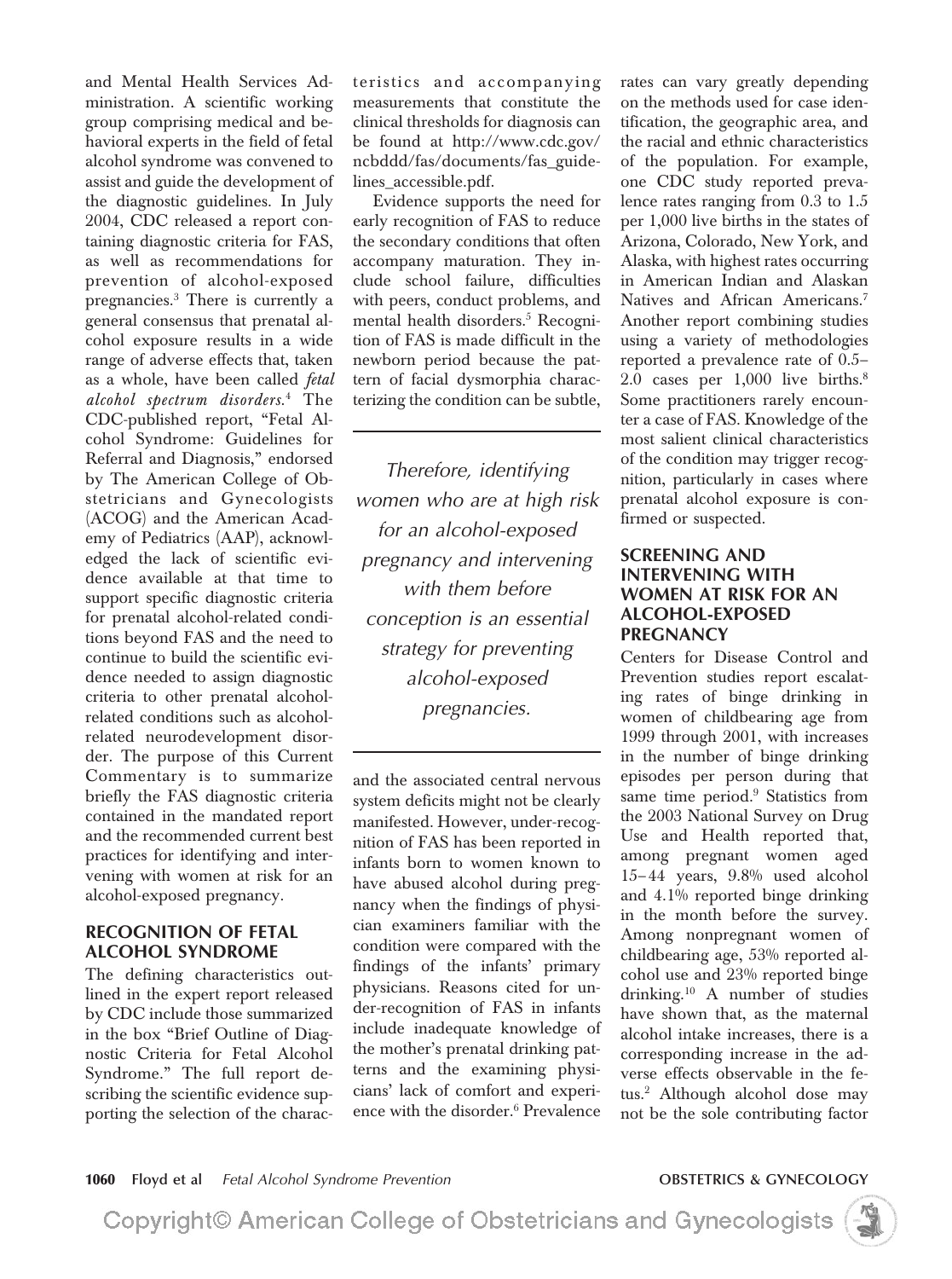#### **BRIEF OUTLINE OF DIAGNOSTIC CRITERIA FOR FETAL ALCOHOL SYNDROME**

#### **Facial Dysmorphia**

Based on racial norms, individual exhibits all 3 characteristic facial features:

- I. Smooth philtrum (University of Washington Lip-Philtrum Guide rank 4 or 5\*)
- II. Thin vermillion border (University of Washington Lip-Philtrum Guide rank 4 or 5)
- III. Small palpebral fissures (at or below 10th percentile)

### **Growth Problems**

I. Confirmed prenatal or postnatal height or weight, or both, at or below the 10th percentile, documented at any one point in time (adjusted for age, sex, gestational age, and race or ethnicity).

#### **Central Nervous System Abnormalities**

- I. Structural
	- A. Head circumference (OFC) at or below 10th percentile adjusted for age and sex.
	- B. Clinically significant brain abnormalities observable through imaging.
- II. Neurological

Neurological problems not due to a postnatal insult or fever, or other soft neurological signs outside normal limits.

III. Functional

Performance substantially below that expected for an individual's age, schooling, or circumstances, as evidenced by:

- A. Global cognitive or intellectual deficits representing multiple domains of deficit significant developmental delay in younger children) with performance below the 3rd percentile (2 standard deviations below the mean for standardized testing), *or*
- B. Functional deficits below the 16th percentile (1 standard deviation below the mean for standardized testing) in at least 3 of the following domains:
	- 1. Cognitive or developmental deficits or discrepancies
	- 2. Executive functioning deficits
	- 3. Motor functioning delays
	- 4. Problems with attention or hyperactivity
	- 5. Social skills
	- 6. Other, such as sensory problems, pragmatic language problems, and memory deficits.

### **Criteria for Fetal Alcohol Syndrome Diagnosis**

Requires all 3 of the following findings:

- I. Documentation of all 3 facial abnormalities (smooth philtrum, thin vermillion border, and small palpebral fissures)
- II. Documentation of growth deficit
- III. Documentation of central nervous system (CNS) abnormality

*\* University of Washington Lip-Philtrum Guide http://depts.washington.edu/fasdpn*

*Source: Bertrand J et al. Fetal alcohol syndrome: guidelines for referral and diagnosis. Atlanta (GA): Centers for Disease Control and Prevention; 2004.*

to this phenomenon, it is certainly an important one. Approximately 8% of women of childbearing age are at risk of pregnancy, and half of them are actively trying to become pregnant. However, half of all pregnancies are unplanned and many women will not know they are pregnant during the early weeks of gestation and will continue

consuming alcohol at levels that result in the birth of a child with fetal alcohol spectrum disorders. Therefore, identifying women who are at high risk for an alcoholexposed pregnancy and intervening with them before conception is an essential strategy for preventing alcohol-exposed pregnancies. Recently released evidence-based rec-

ommendations from the Agency for Healthcare Research Quality<sup>11</sup> cited screening and brief interventions as the standard of care for intervening in alcohol abuse problems in adults and extended the recommendation to pregnant women as well.

Screening instruments have been developed and validated for

VOL. 106, NO. 5, PART 1, NOVEMBER 2005 **Floyd et al** *Fetal Alcohol Syndrome Prevention* **1061**

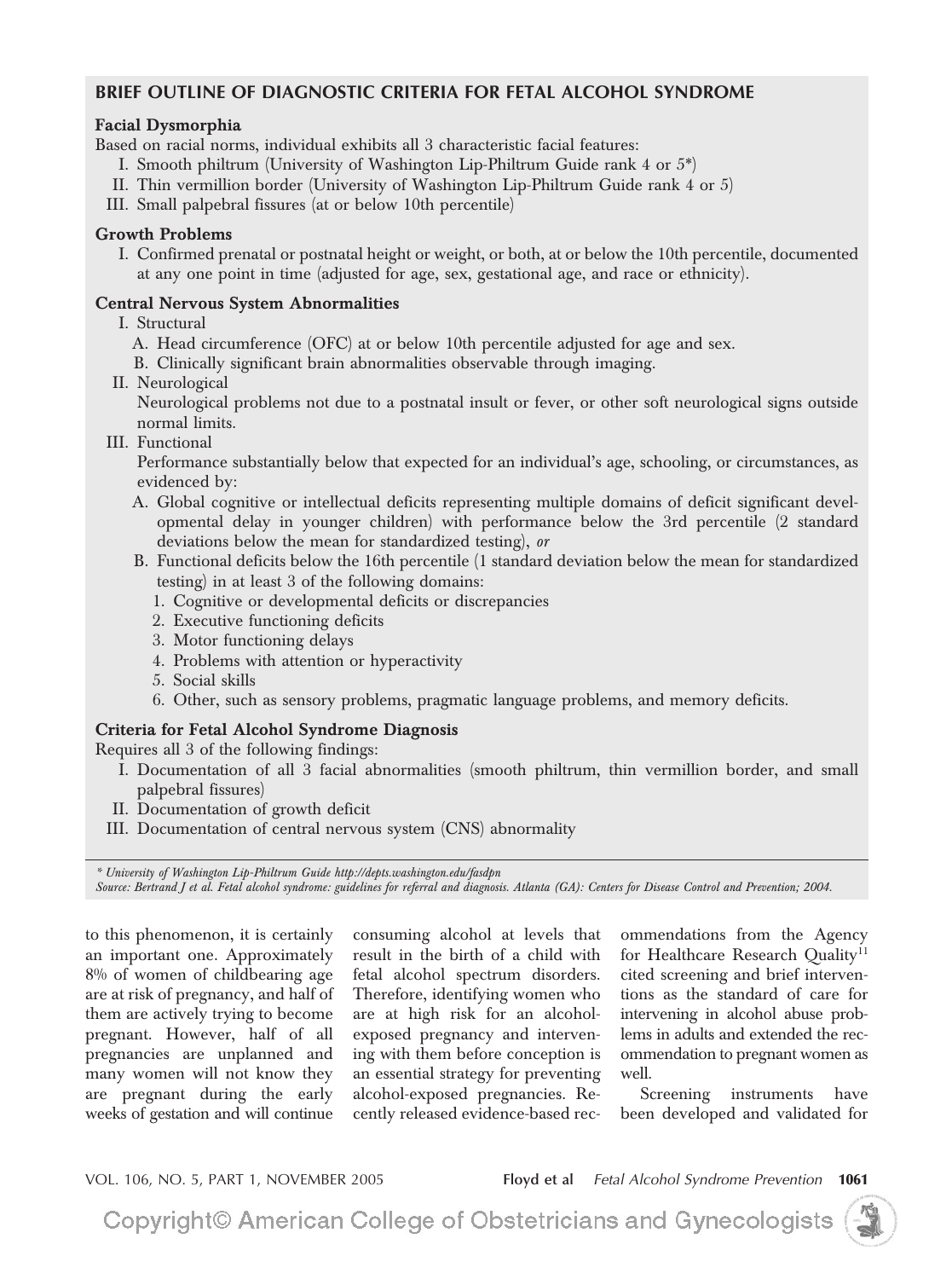### **T-ACE**

#### **Tolerance**

"How many drinks does it take to make you feel high?"

#### **Annoyed**

"Have people annoyed you by criticizing your drinking?"

### **Cut Down**

"Have you felt you ought to cut down on your drinking?"

### **Eye Opener**

"Have you ever had a drink first thing in the morning to steady your nerves or get rid of a hangover?"

Scoring: The first question is scored positive if the respondent answers more than 2 drinks. A positive gets a 2 for this question. The last 3 questions are each scored 1 point each if answered affirmatively. A total score of 2 or more is considered positive for risk drinking.

*Modified from Sokol RJ et al. The T-ACE questions: practical prenatal detection of risk-drinking. Am J Obstet Gynecol 1989;160:863– 868. Copyright 1989, with permission from Elsevier.*

 $\Box$ 

 $\Box$ 

#### **TWEAK**

|   | <b>Tolerance:</b> How many drinks can you "hold"?<br>(Record number of drinks in box at right.) |  |
|---|-------------------------------------------------------------------------------------------------|--|
|   | (For next questions, check box at right for "yes"<br>answers.)                                  |  |
| W | Have close friends or relatives Worried or                                                      |  |

- **Complained** about your drinking in the past year?
- **E** Eye-Opener: Do you sometimes take a drink in the morning when you first get up?
- **A** Amnesia (Blackouts): Has a friend or family member ever told you about things you said or did while you were drinking that you could not remember?
- **K(C)** Do you sometimes feel the need to **Cut Down** on your drinking? П

To score the test, a 7-point scale is used. The tolerance question scores 2 points if a woman can report she can "hold" more than 5 drinks without passing out, and a positive response to the worry question scores 2 points. Each of the last 3 questions scores 1 point for positive responses. A total of 3 or more points indicates the woman is likely to be a heavy or problem drinker.

*Source: Russell M. New assessment tools for risk drinking during pregnancy: T-ACE, TWEAK, and others. Alcohol Health Res World. 1994;18:55– 61.*

use in pregnant women and nonpregnant women. For pregnant women, the T-ACE (4 items that take less than a minute to administer; see box "T-ACE") and the TWEAK (5 items similar to those in the T-ACE; see box "TWEAK") are brief screening instruments that can improve identification of women with alcohol misuse problems in clinical settings better than can clinician questioning alone.<sup>3</sup>

The TWEAK and T-ACE have been found to also be useful in screening nonpregnant populations of women. The same is true of the

AUDIT, a 10-item screener that has a shorter 3-item version, the AUDIT-C. A fuller discussion of all these instruments and populations they have been tested with can be found in the report, *Fetal Alcohol Syndrome: Guidelines for Referral and Diagnosis*, and by logging on to http:// www.niaaa.nih.gov/publications/ Assesing%20Alcohol/index.htm.

#### **INTERVENING WITH WOMEN AT RISK FOR AN ALCOHOL-EXPOSED PREGNANCY**

Given that there is no established safe level of alcohol use for pregnant women, official guidelines have been issued by ACOG and AAP,<sup>12</sup> the Office of the Surgeon General, and the Department of Health and Human Services,<sup>13</sup> advising women who are pregnant or who might become pregnant to abstain from alcohol use. For adult women in general, the *Dietary Guidelines for Americans*<sup>13</sup> recommend consuming no more than 1 drink per day. However, as cited earlier, many American women engage in binge drinking and increase their risks for a host of problems, including an alcohol-exposed pregnancy. Until recently, a binge episode was defined as 5 or more

#### **1062 Floyd et al** *Fetal Alcohol Syndrome Prevention* **OBSTETRICS & GYNECOLOGY**

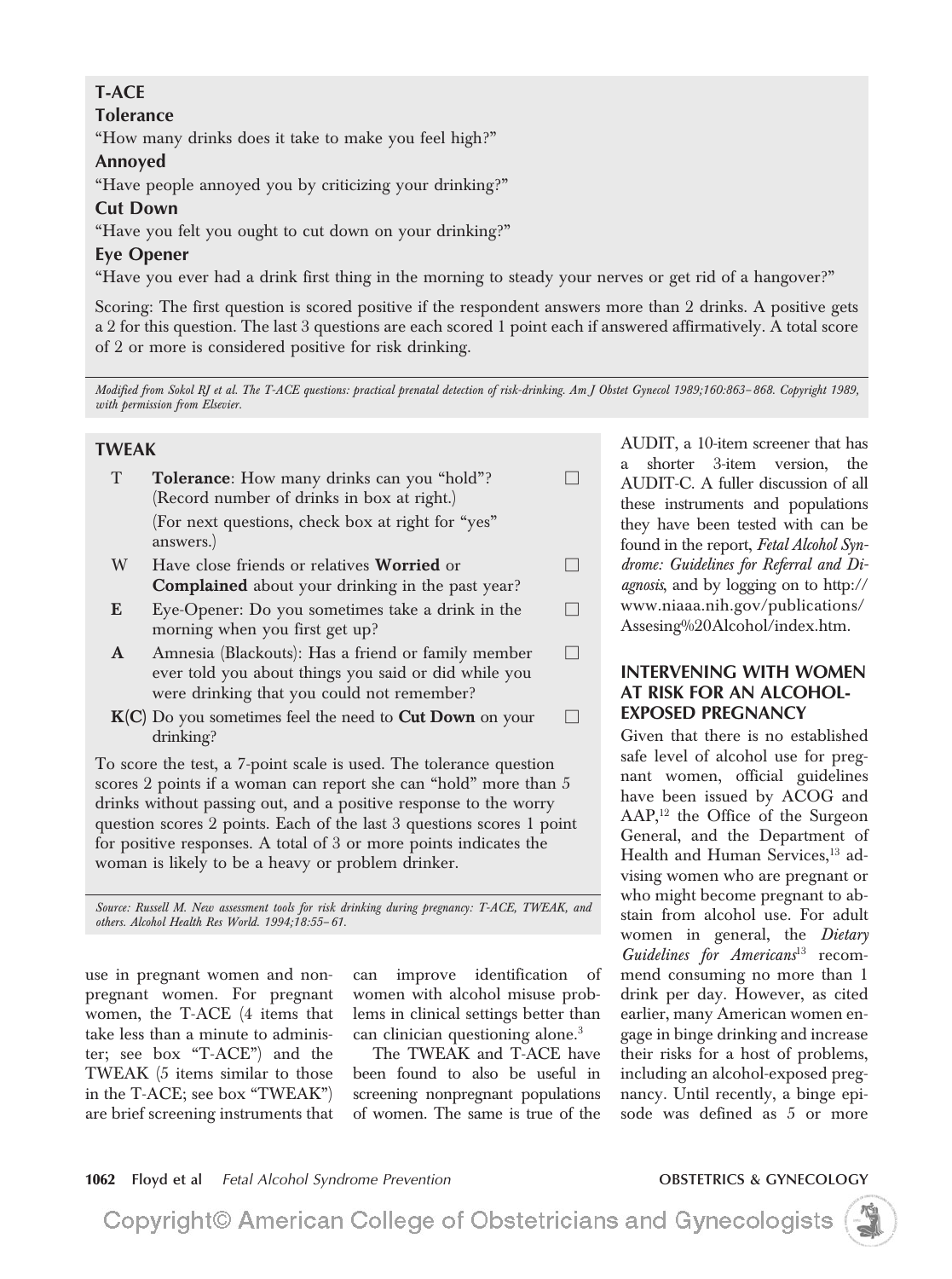drinks on any one occasion for both men and women. In 2004, owing to the accumulated evidence of the more severe impact on women than on men, at lower rates of consumption and over shorter periods of time, National Institute on Alcohol Abuse and Alcoholism revised the definition of binge drinking for women to 4 or more drinks per occasion.<sup>14</sup> Recommendations for clinicians regarding assessment of thresholds published by the National Institute on Alcohol Abuse and Alcoholism recommend that any woman who reports drinking more than 7 drinks per week or more than 3 drinks on any given day be further assessed for risk of developing alcohol-related problems.15

Numerous studies have documented the efficacy of brief interventions in reducing harmful alcohol use.3 When applying these to women at risk for an alcohol-exposed pregnancy, clinical advice and counseling should include feedback regarding the risk posed, discussion of readiness to change, and assistance provided to women in developing strategies and goals for reducing hazardous use of alcohol. Primary outcomes reported among women of childbearing age receiving brief interventions in primary care settings include a 20–25% reduction in alcohol drinks per week and episodes of binge drinking.16 Preconceptional women may benefit from discussions that include pregnancy postponement and effective contraception to avoid an alcoholexposed pregnancy while she attempts to reach goals of alcohol reduction or abstinence. Follow-up should be conducted for every highrisk woman, and any woman who is unable to achieve her drinking goals should receive stepped-up care, including referral to formal treatment programs or community groups that provide support to women seeking to reduce hazardous alcohol use patterns. For women who are already pregnant, recent randomized studies report significant reductions in alcohol use after a brief intervention, $17$  as well as improved infant outcomes (O'Connor MJ. Project CARE: helping pregnant women have healthier babies. Invited presentation to the federal Interagency Coordinating Council on Fetal Alcohol Syndrome (ICCFAS), Rockville, MD, December 12, 2003). Fuller discussions of these approaches can be found in *Fetal Alcohol Syndrome: Guidelines for Referral and Diagnosis.*

In closing, FAS and all other conditions subsumed under the umbrella of fetal alcohol spectrum disorders are entirely preventable as long as a pregnancy is an alcohol-free pregnancy. Useful screening tools are available, and brief advice and counseling are effective interventions for reducing women's risk for an alcohol-exposed pregnancy. Clinicians are encouraged to incorporate alcohol screening into their routine assessment procedures for women of childbearing age (pregnant and nonpregnant) and to provide advice and counseling appropriate to the screening results. Centers for Disease Control and Prevention and ACOG have recently joined forces to develop and disseminate pocket-sized clinical provider materials that address screening and brief intervention for women of childbearing age who are at risk for an alcohol-exposed pregnancy. Consistently, clinicians say it is important to provide them with health education materials containing messages that are clear and brief and do not require the user to navigate algorithms and text. In addition, final analyses of CDC's Project CHOICES, a brief intervention for preconceptional women at high risk for an alcoholexposed pregnancy, is currently underway with intervention content and study results expected out

in 2005. Further information on all aspects discussed in this commentary are available at the following Web sites: http://www.cdc.gov/ncbddd/ fas, http://www.niaaa.nih.gov, and http://www.fascenter.samhsa.gov.

#### **REFERENCES**

- 1. American Academy of Pediatrics. Committee on Substance Abuse and Committee on Children with Disabilities. Fetal alcohol syndrome and alcoholrelated neurodevelopmental disorders. Pediatrics 2000;106:358–61.
- 2. Stratton K, Howe C, Battaglia F, editors. Fetal alcohol syndrome: diagnosis, epidemiology, prevention, and treatment. Washington, DC: National Academy Press; 1996.
- 3. Bertrand J, Floyd RL, Weber MK, O'Connor M, Riley EP, Johnson KA, et al. National Task Force on FAS/FAE. Fetal alcohol syndrome: guidelines for referral and diagnosis. Atlanta (GA): Centers for Disease Control and Prevention; 2004.
- 4. Sokol RJ, Delaney-Black V, Nordstrom B. Fetal alcohol spectrum disorder. JAMA 2003;290:2996–9.
- 5. Streissguth AP, Bookstein FL, Barr HM, Sampson PD, O'Malley, K, Young JK. Risk factors for adverse life outcomes in fetal alcohol syndrome and fetal alcohol effects. J Dev Behav Pediatr 2004;25: 228–38.
- 6. Stoler JM, Holmes LB. Under-recognition of prenatal alcohol effects in infants of known alcohol abusing women. J Pediatr 1999;135:430–6.
- 7. Centers for Disease Control and Prevention. Fetal alcohol syndrome: Alaska, Arizona, Colorado, and New York, 1995–1997. MMWR Morbid Mortal Wkly Rep 2002;51:433–5.
- 8. May PA, Gossage JP. Estimating the prevalence of fetal alcohol syndrome: a summary. Alcohol Res Health 2001;25: 159–67.
- 9. Naimi TS, Brewer RD, Mokdad A, Denny C, Serdula MK, Marks JS. Binge drinking among US adults. JAMA 2003;289:70–5.
- 10. Substance Abuse and Mental Health Services Administration. Results from the 2003 National Survey on Drug Use and Health: National Findings. Rockville (MD): Office of Applied Studies, NSDUH, Series H-25, DHHS Publication No. SMA 04-3964; 2004. Available at: http://webapp.icpsr.umich.edu/ cocoon/SAMHDA-STUDY/04138.xml. Retrieved August 15, 2004.
- 11. U.S. Preventive Service Task Force. Screening and behavioral counseling

VOL. 106, NO. 5, PART 1, NOVEMBER 2005 **Floyd et al** *Fetal Alcohol Syndrome Prevention* **1063**